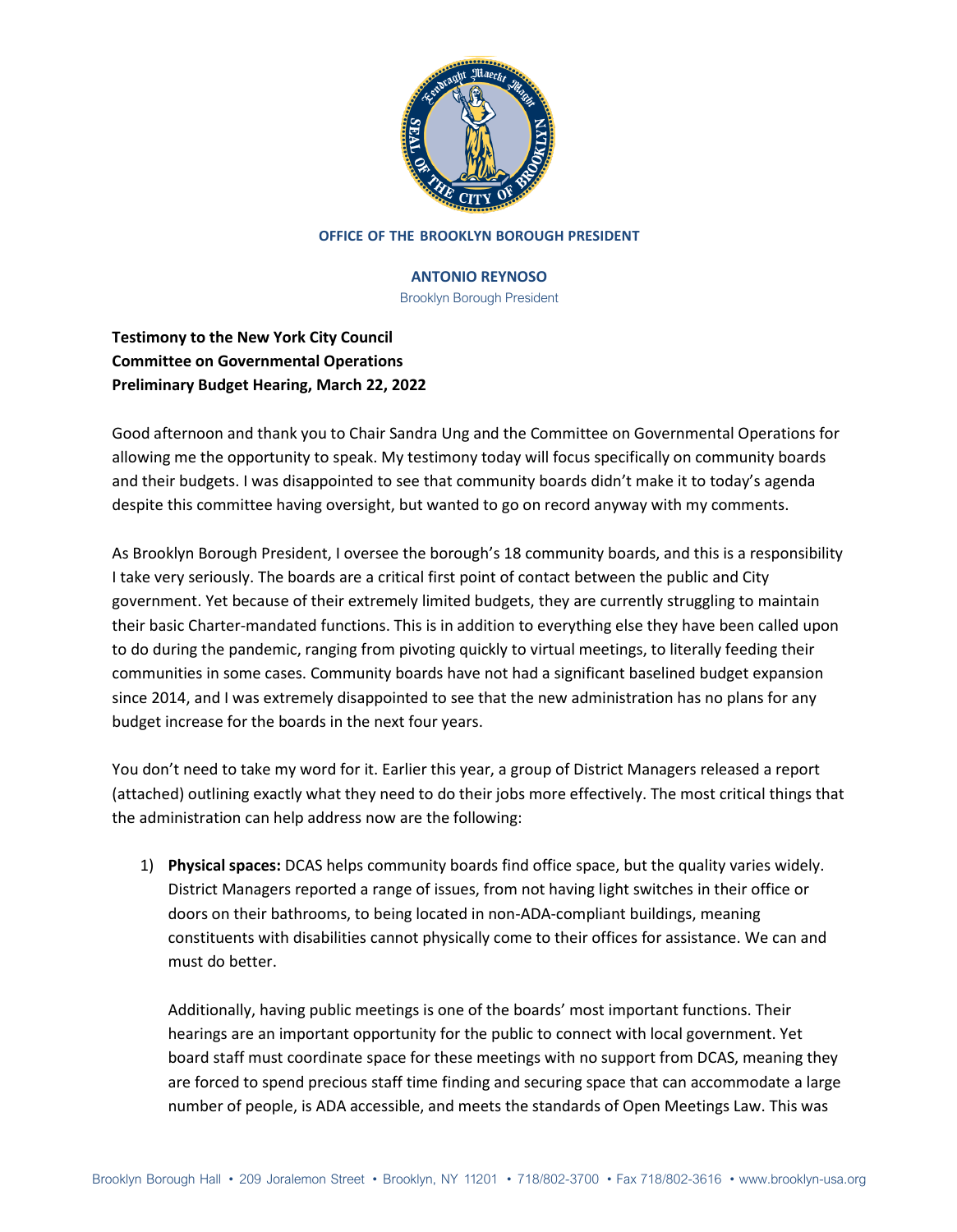

### **OFFICE OF THE BROOKLYN BOROUGH PRESIDENT**

## **ANTONIO REYNOSO**

Brooklyn Borough President

already a challenge before the pandemic. Now that boards have been away from their previous meeting spaces for two years, they are once again forced to go through this process, but with even fewer spaces available to meet their needs. For example, community rooms in hospitals and schools may no longer accommodate public meetings. Other venues may have a vaccine screening mandate in place, which it is our understanding is a violation of Open Meetings Law. Still other spaces may be too small to accommodate social distancing. The boards need support from the City to address this before the Governor's emergency order allowing virtual meetings expires, and from the State to allow hybrid meetings permanently. Which brings me to…

**2) Technology and Communications:** During the pandemic, many boards had to pivot to entirely online meetings. Yet the technology available and the expertise required to use that technology varies from board to board. The City Charter requires boards to make their meetings available for broadcast, but only some have the tech capability to livestream. The boards' ability to comply with the Charter should not be dependent upon my discretionary budget.

Along those lines, the 2018 Charter Revision required DOITT to assist the boards with building functional websites, but right now the quality of these sites still depends on the board either having its own expertise or the financial means to contract outside help. What's worse, DOITT had one staff member dedicated to helping all of the city's 59 community boards with their technology issues, but he recently left and has not been replaced, leaving the boards stranded at a particularly crucial time. One district manager reported recently waiting weeks for DOITT to create an email address for a new staffer. This is simply unacceptable.

We also need to consider that not all New Yorkers have regular internet access or fluency in English. They shouldn't be left out of the democratic process. Community boards need funding for non-digital communication such as flyers and mailers, as well as translation services for those materials, for their websites, and for their meetings.

**3) Staffing:** The boards' existing budgets only provide for a minimal number of staff lines, and leave little room to provide competitive salaries, making recruitment and retention of professional staff difficult. Inability to fill vacancies has a major impact on an office with only a handful of staff. Without baselined funding, district managers have difficulty planning for staff expansion long-term, not knowing if the lines will be renewed the next year. Baselining a budget line for a